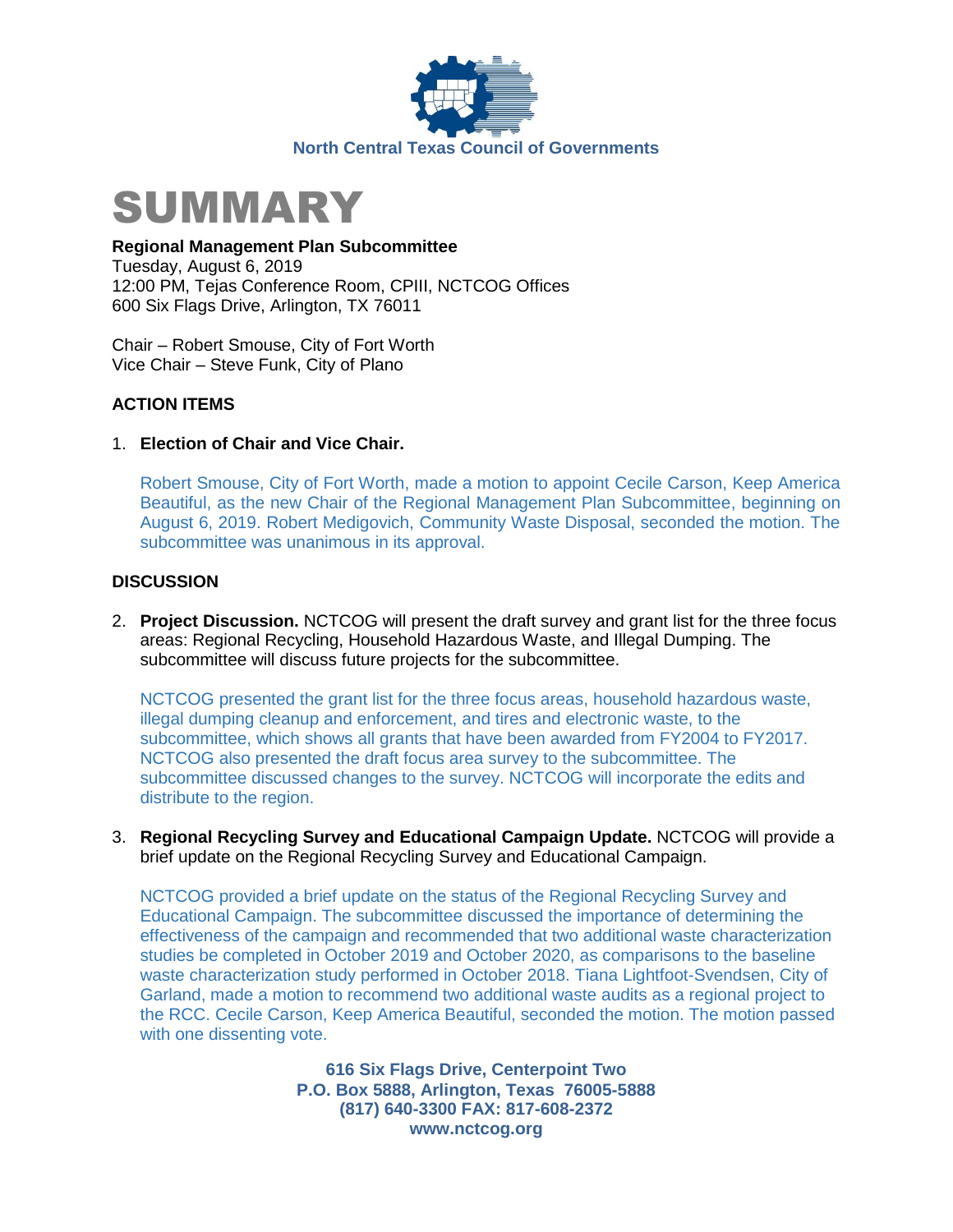4. **Western Region Solid Waste Management Discussion.** The subcommittee will discuss the recent Western Region Solid Waste meeting held on July 15<sup>th</sup> and the next steps for this project.

The subcommittee discussed the recent Western Region Solid Waste meeting and the proposed scope of work for the project. The subcommittee discussed the difference between a regional project, regional grant, and individual grant. The subcommittee recommended that this project be performed as a regional project led by NCTCOG in the form of a feasibility study. Cecile Carson, Keep America Beautiful, made a motion to recommend the Western Region Solid Waste Study as a regional project to the RCC. Robert Berndt, Tarrant County, seconded the motion. The motion passed with two dissenting votes and one abstaining.

5. **Recycle Roundtable Discussion.** The subcommittee will discuss next steps for the Recycle Roundtable.

Due to time limitations, this item was not discussed.

#### **OTHER BUSINESS AND ROUNDTABLE DISCUSSION**

6. **Roundtable Topics/Other Business.** The subcommittee may share additional items of interest as time allows.

Due to time limitations, this item was not discussed.

7. **Schedule for the Next RMPS Meeting.** Date and time to be determined.

If you have any questions regarding the meeting or agenda items, please contact Hannah Allen by phone at (817) 695-9215, or by email at [hallen@nctcog.org.](mailto:hallen@nctcog.org)

If you plan to attend this public meeting and you have a disability that requires special arrangements at the meeting, please contact Barbara Bradford by phone at (817) 695-9210 or by email at bbradford@nctcog.org, 72 hours in advance of the meeting. Reasonable accommodations will be made to assist your needs.